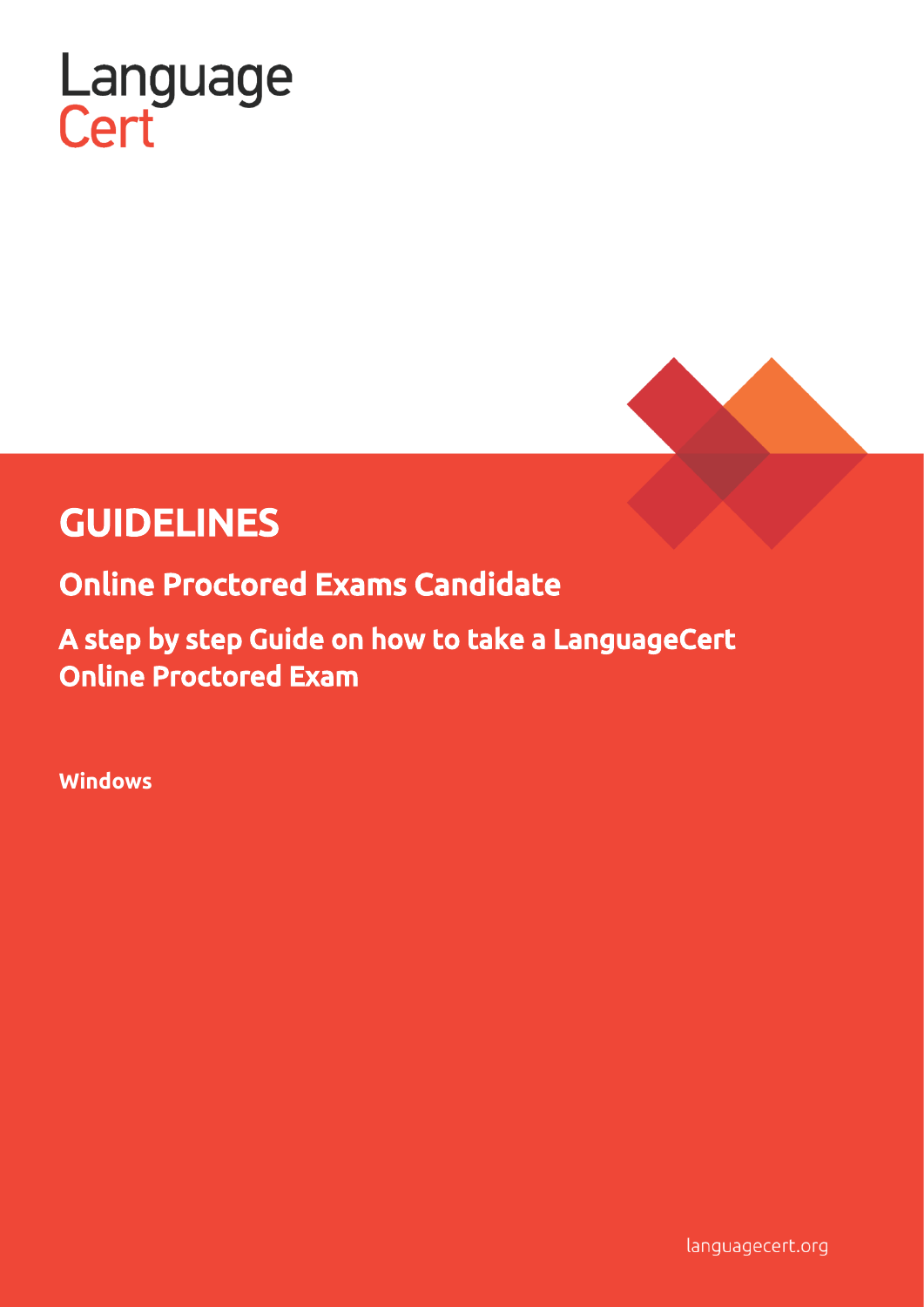### **1 System Requirements**

#### **Ensure that your computer meets the following system requirements:**

- Windows® 10 (Windows 10S is not supported), Windows® 8.1, Windows® 8, Windows® 7
- Internet Explorer version 10 or greater
- Dual-core 2.4GHz CPU or faster with 2GB of RAM (recommended)
- Active Full-Time/Broadband internet connection of at least 4Mbps
- 16-bit monitor (at least 15") with screen resolution 1024 x 768 or higher
- Keyboard and mouse or another pointing device
- A web camera (embedded or external). Make sure you can rotate your device when asked by the proctor
- Headsets with Microphone

#### **2 Exam Preparation**

#### **Before you take the exam, you need to:**

- **Have a valid Government issued Identification Document** including a photograph and date of birth in English characters, such as a National ID card, Passport, driving license, military card or social security card, as your online proctor will need to verify your ID before you begin your exam.
- **Disable any Virtualization Software** such as VMware, Virtual PC, Virtual Box or Sandbox during the exam. For exam security reasons, the ExamShield cannot run through any virtualization software. You should also close any applications that might affect the exam process, such as web browsers, chat, desktop, sharing and mail client applications
- Make sure your mobile number is filled in your Candidate Profile.

#### **On the day of the exam, please ensure:**

- You have your photo ID available
- You can rotate your webcam 360 degrees
- You are the only person in the room throughout the exam session
- There is no background noise in the room
- There is adequate light in the room, but no direct light towards the web camera
- Your desk is clean, papers, books, dictionaries or notes are not allowed
- Use of blank papers for note-taking are only allowed for the Spoken exam. The proctor/interlocutor will ask you to tear the papers in front of the screen at the end of the test.
- You have available headsets as they are required for the Listening and the Speaking part
- Mobile phones should be set to silent and not deactivated. This way Customer Service can contact you in case of technical issues

#### **Please note:**

- Breaks are not allowed during the Exam session.
- Rooms with glass walls are not allowed
- If you experience difficulties in installing or executing ExamShield, please add ExamShield to your Antivirus and Firewall whitelist and repeat the above steps. Please consult your Antivirus/Firewall vendor on how to do this.
- Corporate networks might impact the service delivery. You are advised to consult your IT department.
- After finishing your exam, you are strongly advised to uninstall ExamShield. If you are planning to take another exam, you will receive a new link with instructions on how to reinstall the ExamShield.
- You should always install the ExamShield version provided to you for your exam. If you try to use an older version of ExamShield already installed in your computer, an error will appear prompting you to update to the latest version.

 $\times$ 

| Newer ExamShield available (code 10071)                                                                                                                                                                                            |
|------------------------------------------------------------------------------------------------------------------------------------------------------------------------------------------------------------------------------------|
| Old ExamShield version detected.<br>ExamShield will now dose and install the latest version. If it fails, please manually download<br>and install the latest application.<br>Your version is 3.4.6761<br>Please update to 4.0.6889 |
|                                                                                                                                                                                                                                    |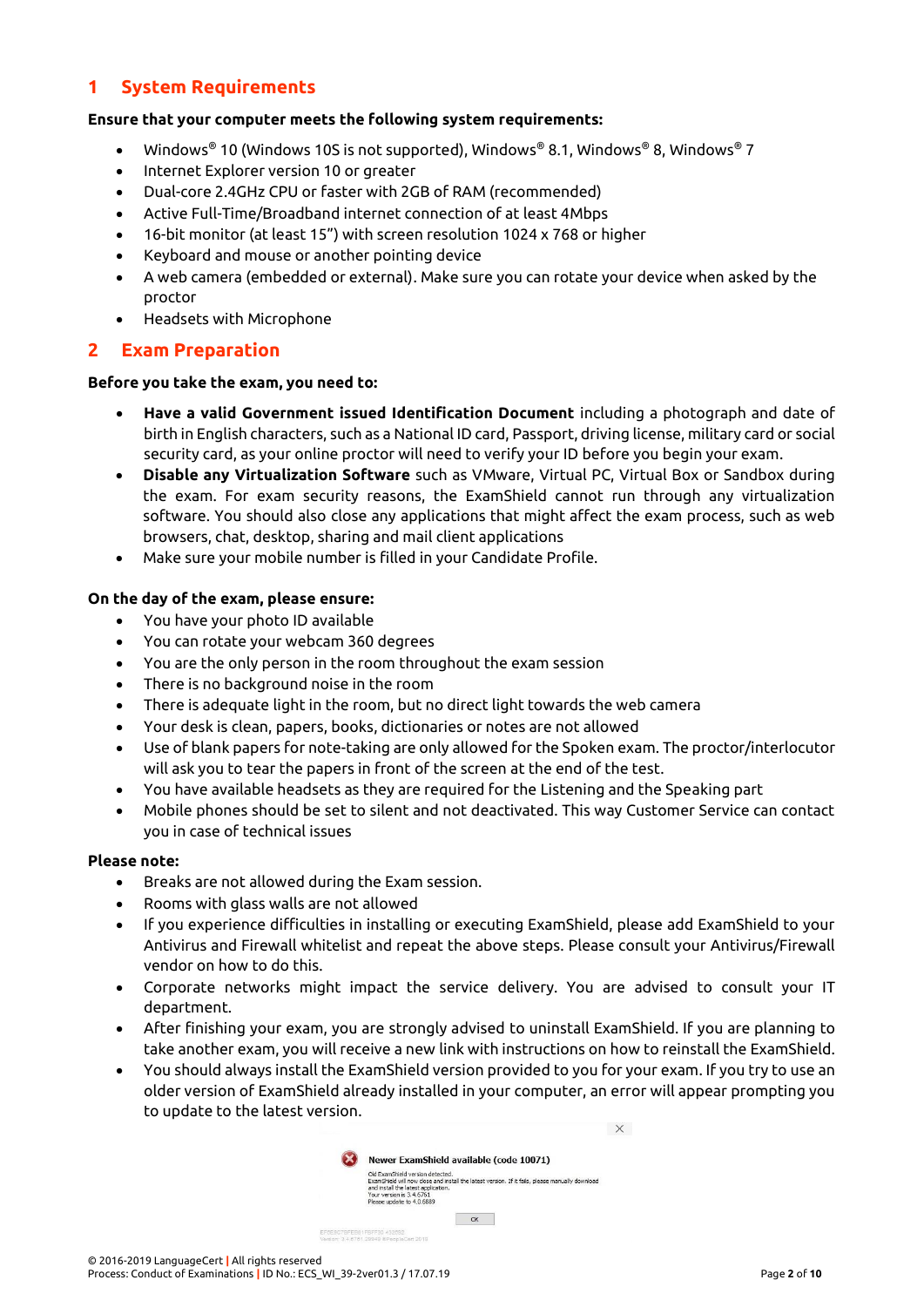## **3 Exam Shield Installation**

**Up to 1 Hour prior to the exam**

#### **Step 1: Install the ExamShield**

**An email will be sent to you 24hours prior to the exam with a link to download the ExamShield.**

- **Close** all applications running in your computer
- **Disable** any Virtualization Software

**Click** on the link included in the PeopleCert registration email and "*Accept and Install*" to set up the **ExamShield application**.



**Click** Save/Run **ExamShieldLauncher.exe**. The installation should start automatically and may take a few minutes to complete.



Once installation is completed, a new window will appear. Please note that the candidate number and the examination pin are already filled in with your details, so you just have to proceed with the "Check System" and take the exam.

A countdown timer to your exam will appear under your exam credentials.

"*Call*" button will re-direct you to the phone number that you could contact Customer Support.

"*Chat*" button will re-direct you to the chat that you could contact Customer Support.



**Click** "*CHECK SYSTEM*" to confirm your system meets the Exam Shield requirements. Do this at least 1 hour prior to the scheduled exam time, in order to avoid last minute technical issues. Compatibility test consists of 4 parts which are:

- System integrity
- Audio
- Camera
- Internet connection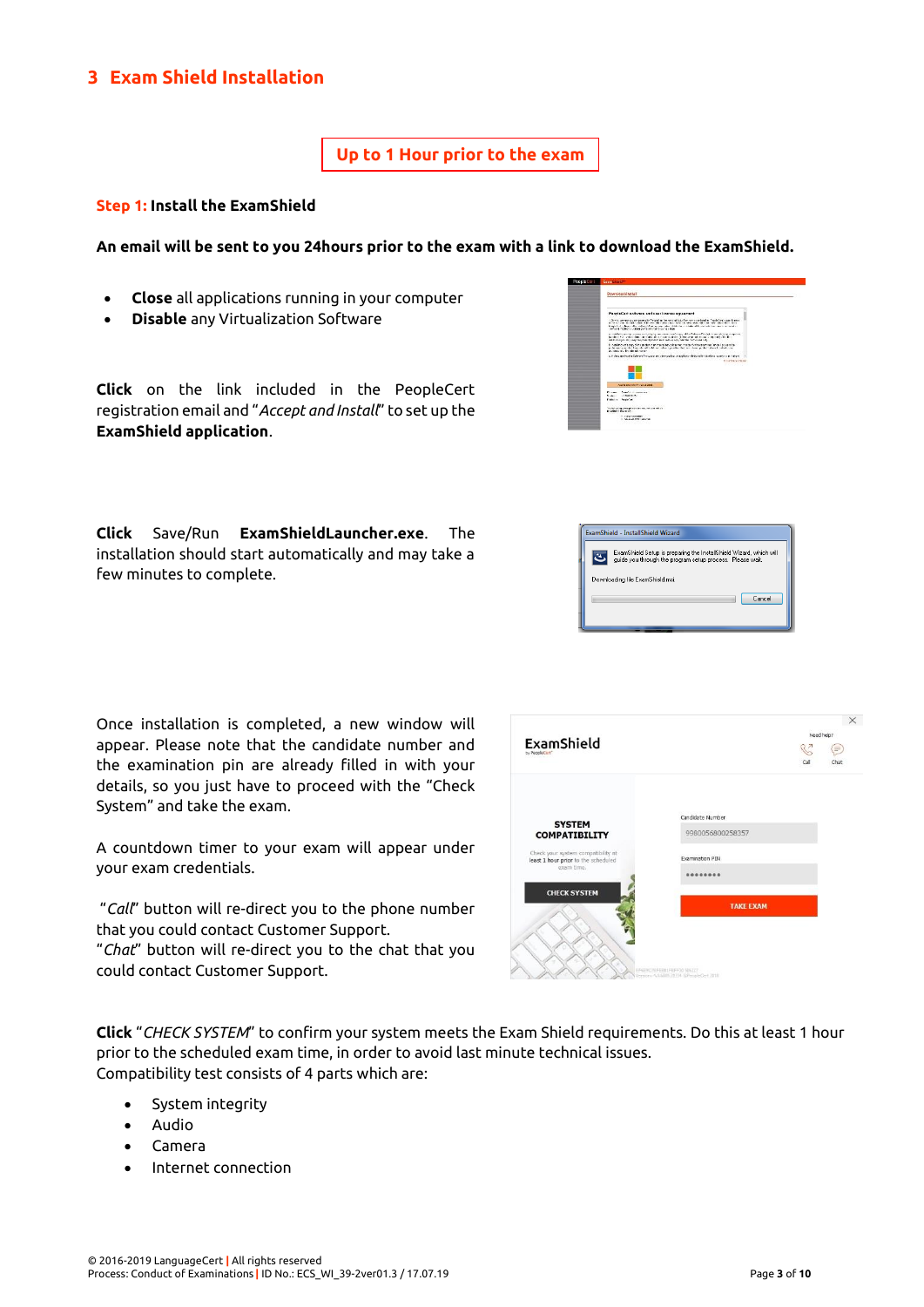#### • **System integrity**

System Integrity checks the compliance of your Operating System with the ExamShield application requirements, such as the OS version and free disk space amongst others.

|                                                                                                                                                                                                                                                                                                                                                                                                                                                                                                  |                              |                                                                             |            | х    |
|--------------------------------------------------------------------------------------------------------------------------------------------------------------------------------------------------------------------------------------------------------------------------------------------------------------------------------------------------------------------------------------------------------------------------------------------------------------------------------------------------|------------------------------|-----------------------------------------------------------------------------|------------|------|
|                                                                                                                                                                                                                                                                                                                                                                                                                                                                                                  | ExamShield                   |                                                                             | Need help? |      |
| by PeopleCert"                                                                                                                                                                                                                                                                                                                                                                                                                                                                                   |                              |                                                                             | B          | Ξ    |
|                                                                                                                                                                                                                                                                                                                                                                                                                                                                                                  |                              |                                                                             | Call       | Chat |
|                                                                                                                                                                                                                                                                                                                                                                                                                                                                                                  | System Integrity<br>Checking | Examshield is running system check                                          |            |      |
|                                                                                                                                                                                                                                                                                                                                                                                                                                                                                                  | Audio                        |                                                                             |            |      |
| $\text{on}(\mathcal{O})\text{ and } \text{on}(\mathcal{O})\text{ and } \text{on}(\mathcal{O})\text{ and } \text{on}(\mathcal{O})\text{ and } \text{on}(\mathcal{O})\text{ and } \text{on}(\mathcal{O})\text{ and } \text{on}(\mathcal{O})\text{ and } \text{on}(\mathcal{O})\text{ and } \text{on}(\mathcal{O})\text{ and } \text{on}(\mathcal{O})\text{ and } \text{on}(\mathcal{O})\text{ and } \text{on}(\mathcal{O})\text{ and } \text{on}(\mathcal{O})\text{ and } \text{on}(\mathcal{O})\$ | Camera                       |                                                                             |            |      |
|                                                                                                                                                                                                                                                                                                                                                                                                                                                                                                  | Internet Connection          |                                                                             |            |      |
|                                                                                                                                                                                                                                                                                                                                                                                                                                                                                                  |                              |                                                                             |            |      |
|                                                                                                                                                                                                                                                                                                                                                                                                                                                                                                  |                              | EPSERCTS FEBS (SBFF30 \$06227)<br>Versoni 4.0.6689.31134 (SPeopleCert 2018) |            |      |
|                                                                                                                                                                                                                                                                                                                                                                                                                                                                                                  |                              |                                                                             |            |      |

#### • **Audio**

In order to check audio, select "*BEGIN AUDIO TEST".*



Your microphone will start recording for the next 10 seconds.



ExamShield will playback the recording. After the end of the 10'' playback, if you can hear your voice clearly, select *"YES"* to proceed to the next checks. If not, select *"NO"* to run the audio test again.

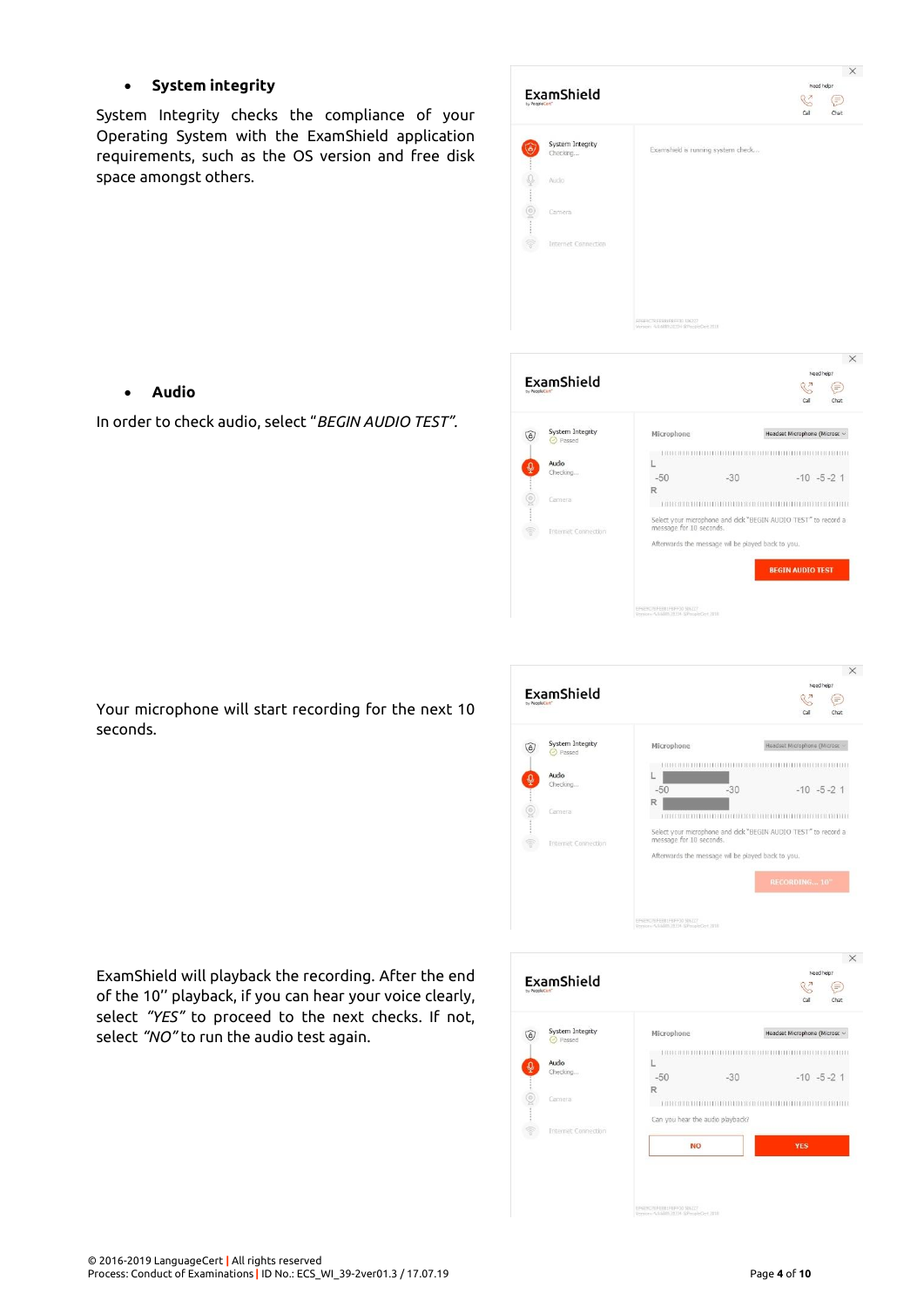#### • **Camera**

In order to check that your camera is functional, you will be asked to see if you can see yourself in a specific panel. You will be able to edit the Settings of your camera by selecting the relative button next to the Camera dropdown menu.



After completing each check, a message informs you on whether the check has *"Passed"* or *"Failed",* or even provide you with a "*Warning"* notification.

In case of "*Failed",* detailed error information and possible workarounds will be provided. Click "*CHECK AGAIN"* to retry.

| by PeopleCert* | ExamShield                          | Need help?<br>K<br>Call<br>Chat                                                                     |
|----------------|-------------------------------------|-----------------------------------------------------------------------------------------------------|
| ā,             | <b>System Integrity</b><br>⊙ Passed | <b>Error Details (20075)</b><br>Audio Test was skipped                                              |
| Ö              | Audio                               | <b>Troubleshooting</b>                                                                              |
|                | 8 Falled. (Code: 20075)             | Please ensure you have a microphone connected and that it is<br>properly plugged into your machine. |
|                | Camera                              | <b>CHECK AGAIN</b>                                                                                  |
|                | <b>Internet Connection</b>          |                                                                                                     |
|                |                                     |                                                                                                     |
|                |                                     |                                                                                                     |
|                |                                     |                                                                                                     |
|                |                                     | 2F6E9A5BFEB6AFBFF56 511715<br>Version: 4.0.6899.18265 @PeopleCert 2018                              |

In case of warning, click on the arrow on the right of the warning to view more details

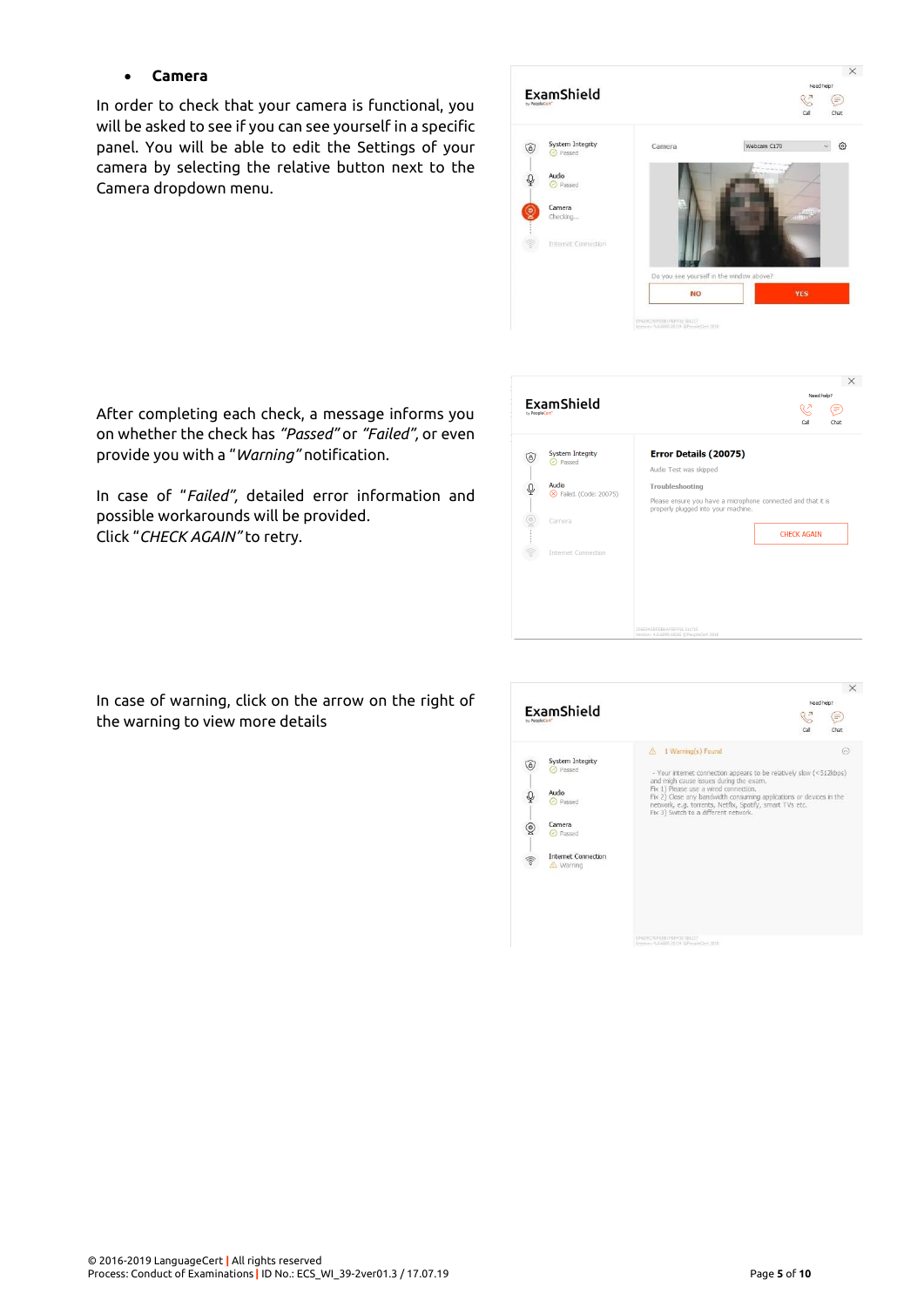After a successful check of each step, you will be able to click on the "*START EXAM" button,* if the scheduled exam start time is in less than 10 minutes.

Otherwise you are suggested to terminate the application and launch it again 10 minutes prior to your scheduled exam time.

|               |                                           | Need help?                                                                         |
|---------------|-------------------------------------------|------------------------------------------------------------------------------------|
| by PeopleCert | ExamShield                                | $\mathbb{C}^2$<br>Cal<br>Chat                                                      |
| ⊕             | System Integrity<br>Passed<br>⋒           | <b>Take the Exam</b>                                                               |
| Q             | Audio<br><b>O</b> Passed                  | A wizard will guide you throughout the onboarding process.<br><b>START EXAM</b>    |
| Q             | Camera<br><b>O</b> Passed                 |                                                                                    |
| ゔ             | <b>Internet Connection</b><br>Passed<br>⊙ |                                                                                    |
|               |                                           |                                                                                    |
|               |                                           | (i) You can check the Exam Guidelines in order to be better prepared for the exam! |
|               |                                           | UPGERC/UPERBIFUFF-30 SOLZZ7<br>Versions 4.0.6885.71334 @PeopleCert.2018            |

By clicking on **Exam guidelines** link on the bottom of the screen, you will be informed about all appropriate information so as to run your online proctored exam.

|                                                                                                                                                                   |                                                        | $\times$ |
|-------------------------------------------------------------------------------------------------------------------------------------------------------------------|--------------------------------------------------------|----------|
| <b>Exam Guidelines</b>                                                                                                                                            |                                                        |          |
|                                                                                                                                                                   |                                                        |          |
|                                                                                                                                                                   |                                                        |          |
|                                                                                                                                                                   |                                                        |          |
| I can rotate my webcam 360 degrees                                                                                                                                |                                                        |          |
| My mobile phone will be set to silent and not deactivated                                                                                                         |                                                        |          |
| If there are any interruptions in communication, once the communication is restored my test<br>will continue from the last action without losing any data or time |                                                        |          |
|                                                                                                                                                                   |                                                        |          |
|                                                                                                                                                                   |                                                        |          |
|                                                                                                                                                                   |                                                        |          |
|                                                                                                                                                                   |                                                        |          |
|                                                                                                                                                                   |                                                        |          |
|                                                                                                                                                                   |                                                        |          |
|                                                                                                                                                                   | I have my ID documents handy<br>I am alone in the room |          |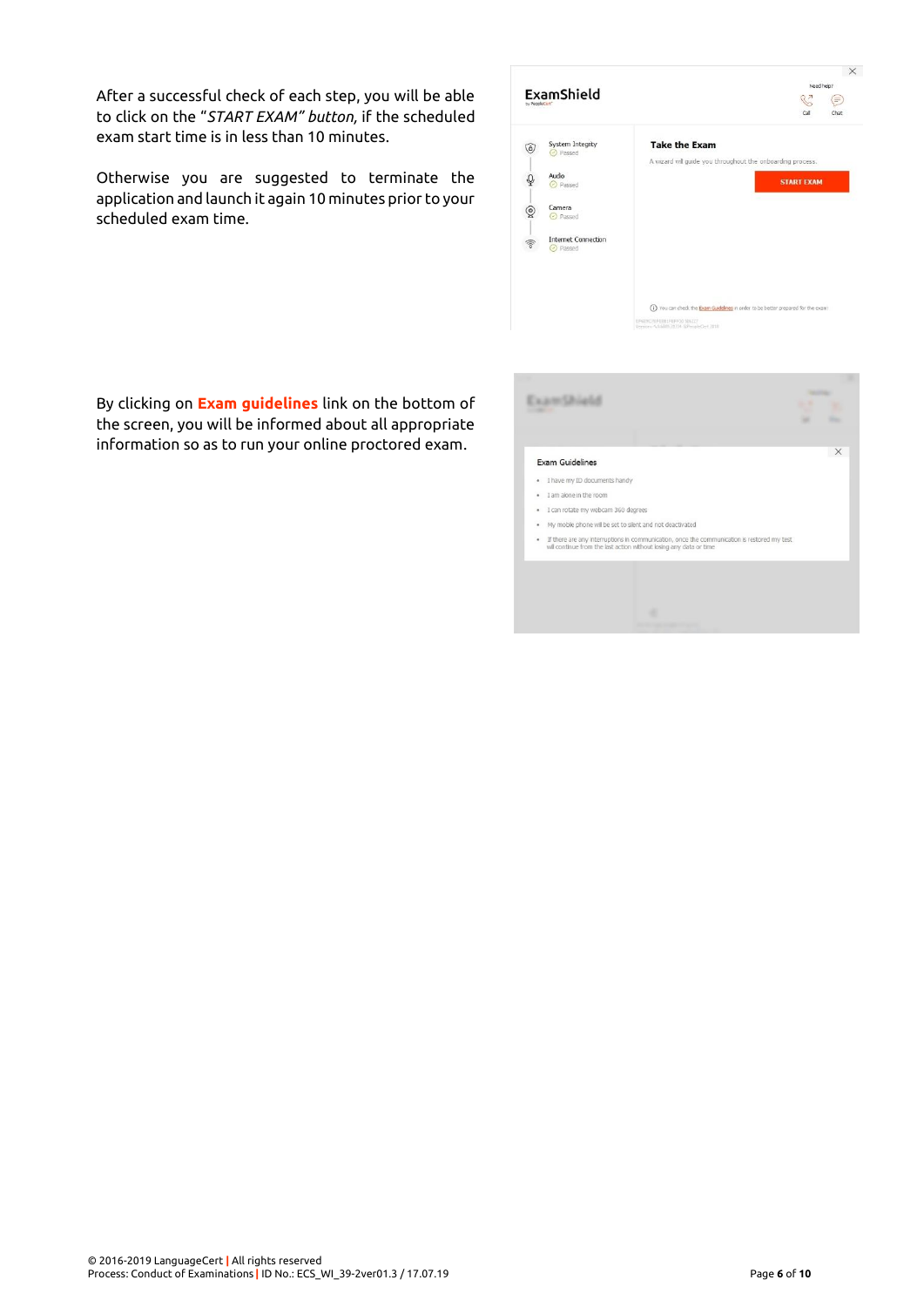# **10 Minutes prior to the exam**

#### **Step 2: Log In to ExamShield**

**Double click** the ExamShield icon from your desktop and **click** "*TAKE EXAM*" to login.

 $\times$ ExamShield  $\mathbb{C}^7$  $\epsilon$ Candidate Numbe **SYSTEM COMPATIBILITY** 9980056800258357 Check your system compatibility a<br>least 1 hour prior to the scheduled Examination PIN ........ **CHECK SYSTEM TAKE EXAM**  $\times$ ExamShield ⊜  $C<sub>2</sub>$ Chat We need to close some applications prior to logging in to the exam.<br>ExamShield will close these applications before starting the examination. Please save you<br>work and press the button below to close all applications. Cancel  $\overline{\phantom{a}}$  ok

A pop-up message will notify you if any application needs to be closed to continue with the exam.

#### **Step 3: Self-onboarding**

An intuitive wizard will guide you towards connecting to your proctor and starting your exam.

#### *1. Accept NDA*

After reading the Non-Disclosure Agreement and Terms of Use, click on "*Next*" to accept them and proceed with the test.

Click on "*End Exam*" if you do not accept the terms and wish to end the test. You cannot continue with the test unless you accept the terms of use.

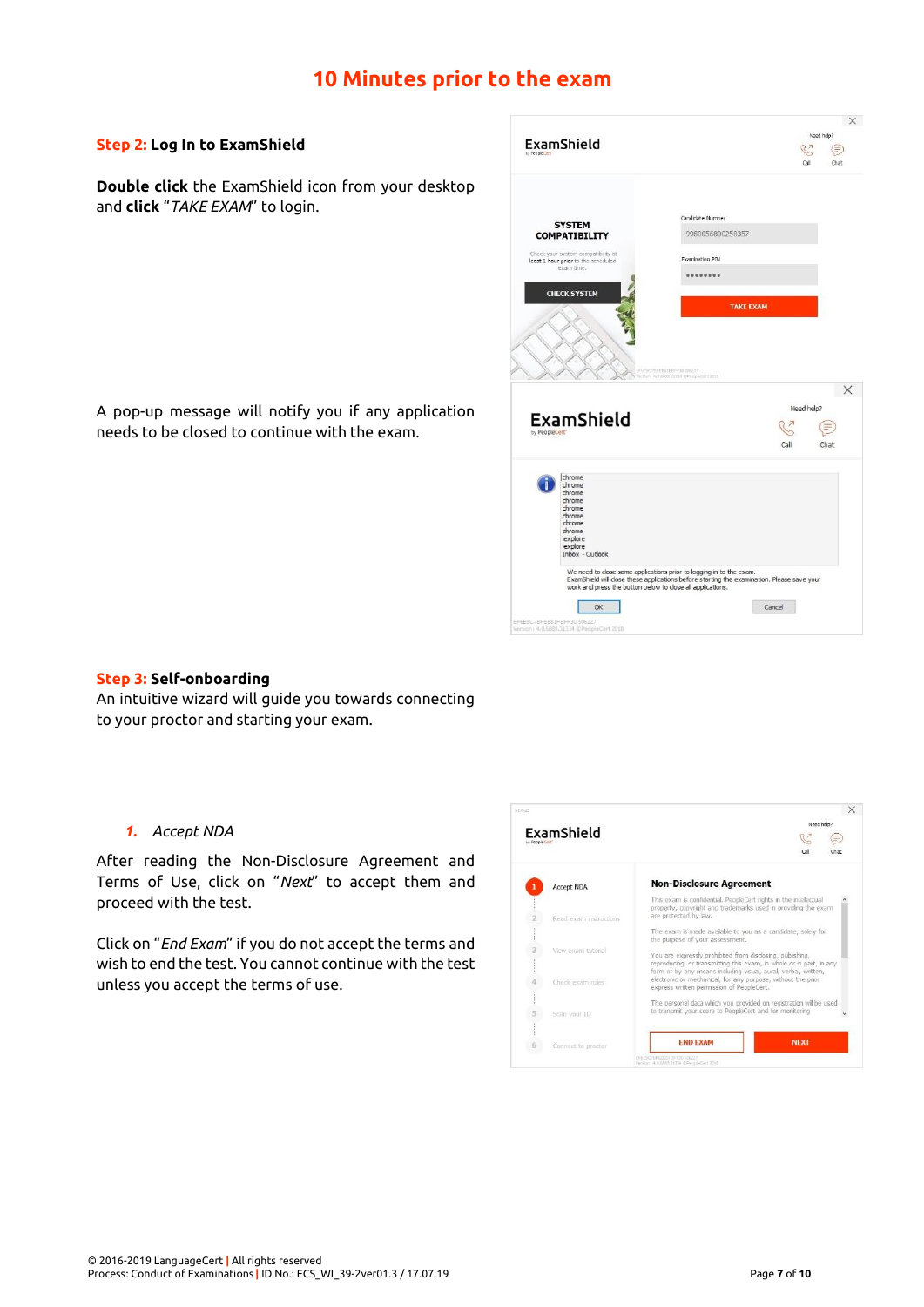#### *2. Read exam instructions*

Read the information carefully before you proceed to the next step. Make sure that you scroll the bar down, to read the rest of the instructions.



#### *3. View Exam Tutorial*

A quick tutorial will help you familiarize with the exam environment. You will learn how to:

- $\checkmark$  navigate among questions
- ✓ flag a question
- ✓ end an exam
- $\checkmark$  zoom in or zoom out the exam environment
- $\checkmark$  How to refresh and login in case of a network disconnection
- ✓ Communicate with your proctor through chat

To navigate through the tutorial, please use the orange arrows at the right and left side of the grey area.

#### *4. Check exam rules*

Check all the rules confirming that you have read and approved all of them (ensure you scroll down with the bar).



|                                              |                                                                                        | $\times$           |
|----------------------------------------------|----------------------------------------------------------------------------------------|--------------------|
|                                              |                                                                                        | Need help?         |
|                                              |                                                                                        | ୧୯<br>Call<br>Chat |
|                                              |                                                                                        |                    |
| ⊙ Completed                                  |                                                                                        |                    |
|                                              | Please read and comply with the exam rules                                             |                    |
| <b>Read exam instructions</b><br>⊙ Completed | $\boxtimes$ I have my ID documents ready                                               |                    |
|                                              | $\nabla$ I am alone in the room                                                        |                    |
|                                              | $\boxtimes$ My desk is clean and in line with the test regulations                     |                    |
|                                              | I have headsets available as they are mandatory for the<br>Listening part.             |                    |
| Check exam rules                             | ☑ I will have my speakers on throughout the rest of the exam                           |                    |
|                                              | $\boxtimes$ I am not alowed to read out loud any questions or answers                  |                    |
| Scan your ID                                 | ☑ Breaks are strictly not allowed during the Exam session                              |                    |
|                                              | <b>BACK</b>                                                                            | <b>NEXT</b>        |
|                                              | ExamShield<br>by PeopleCert"<br><b>Accept NDA</b><br>View exam tutorial<br>⊙ Completed | <b>Exam rules</b>  |

#### *5. Scan your ID*

You can either upload your ID Document or take a picture of it, so that PeopleCert can verify your personal information.

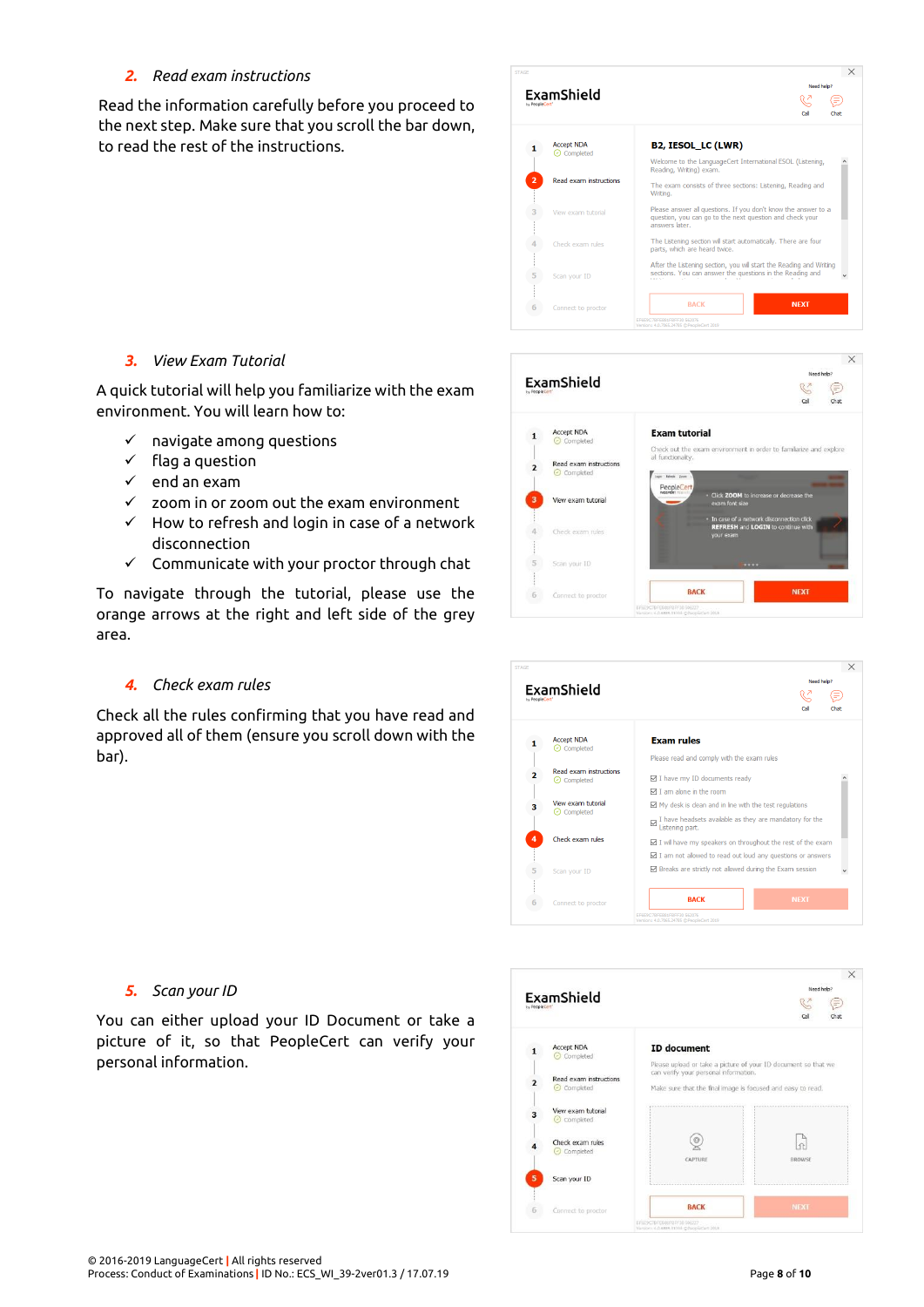If you prefer uploading it, select "*BROWSE"* and locate a picture of your ID.





In case of "*CAPTURE"*, you are able to accept the picture or retry to take another one or to cancel it. If you are not satisfied by the clarity of the snapshots, feel free to proceed with your best shot and your proctor will assist you once connected.



*6. Connect to proctor*

Once you complete the above steps, click "*LET'S GO"* to connect with your proctor.



Select *"CAPTURE"* in order to take a snapshot of your ID. Make sure you get a clear and readable snapshot.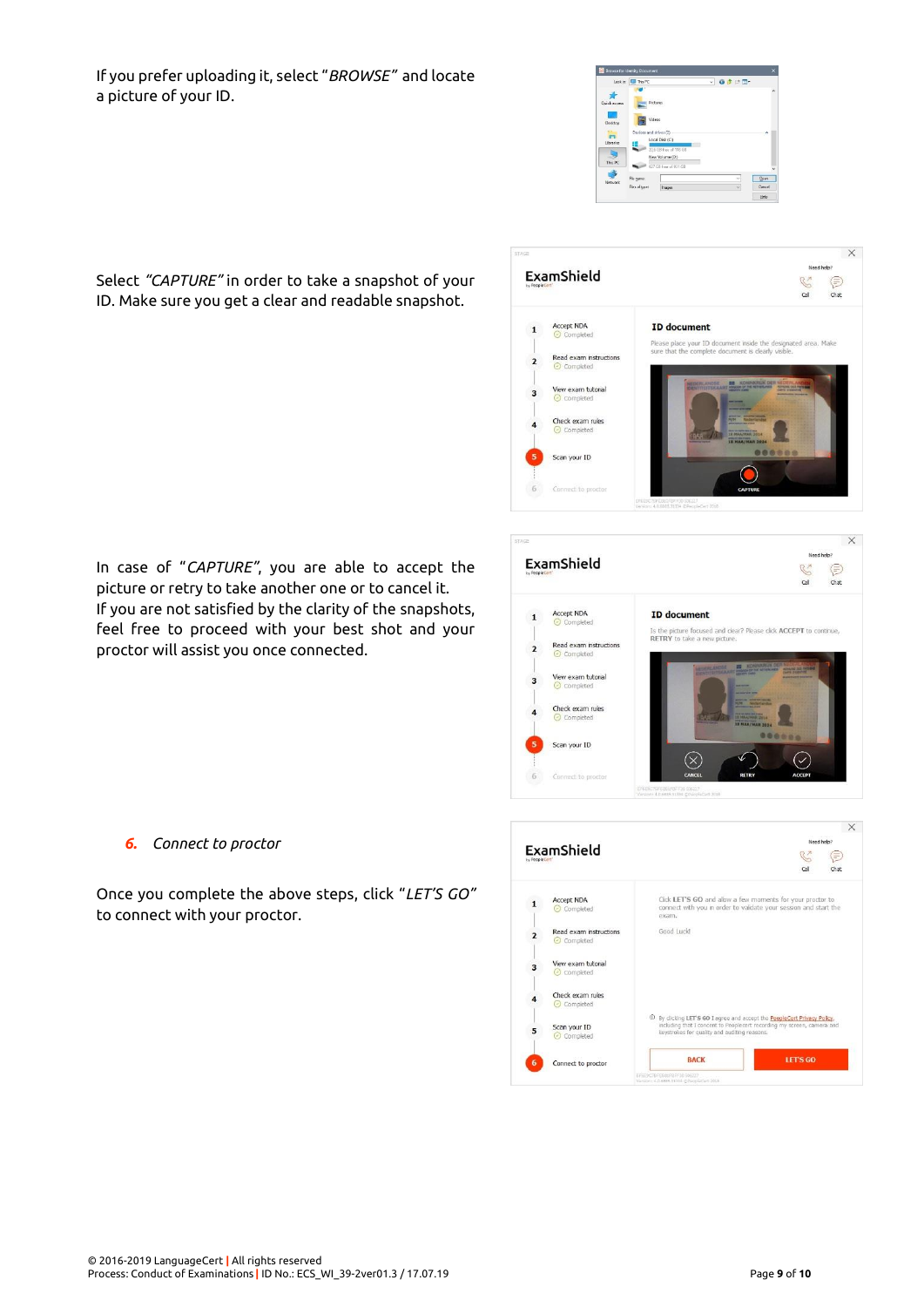#### **Once logged in, the following control panel will open**:

**Many2Many control panel** on the right, indicating you have successfully joined the session. You can minimize the control panel by clicking on the red arrow button.



#### **Step 4: Your online proctor joins the session**

**Please Note:** For the Speaking exam, the Interlocutor will assume the role of the proctor.

#### **You will be instructed to:**

- Check your audio and video performance
- Show your ID to the camera if needed
- Show your room (360 $^{\circ}$  camera rotation) and your desk
- Confirm your personal details. If any of the information is incorrect, please inform your online proctor
- **Your online proctor will let you know when you are set to begin your exam!**

Click Next to continue only when prompted by your Proctor.

#### **Please note:**

- Extensive room and body check might be needed based on proctor's judgement. Thus, you might be requested to provide a close up view of your ears and hair and remove any scarf, hat, turban, kippah etc.
- An Online Proctor will be monitoring live the overall exam and be available throughout your exam session in case you need any help. You must have your microphone on throughout the session. In case of communication loss during the exam, the Online Proctor will stop the process. Once the connection is re-established, you will be able to continue your exam using your remaining exam time.
- Your exam session will be recorded for quality and auditing purposes.